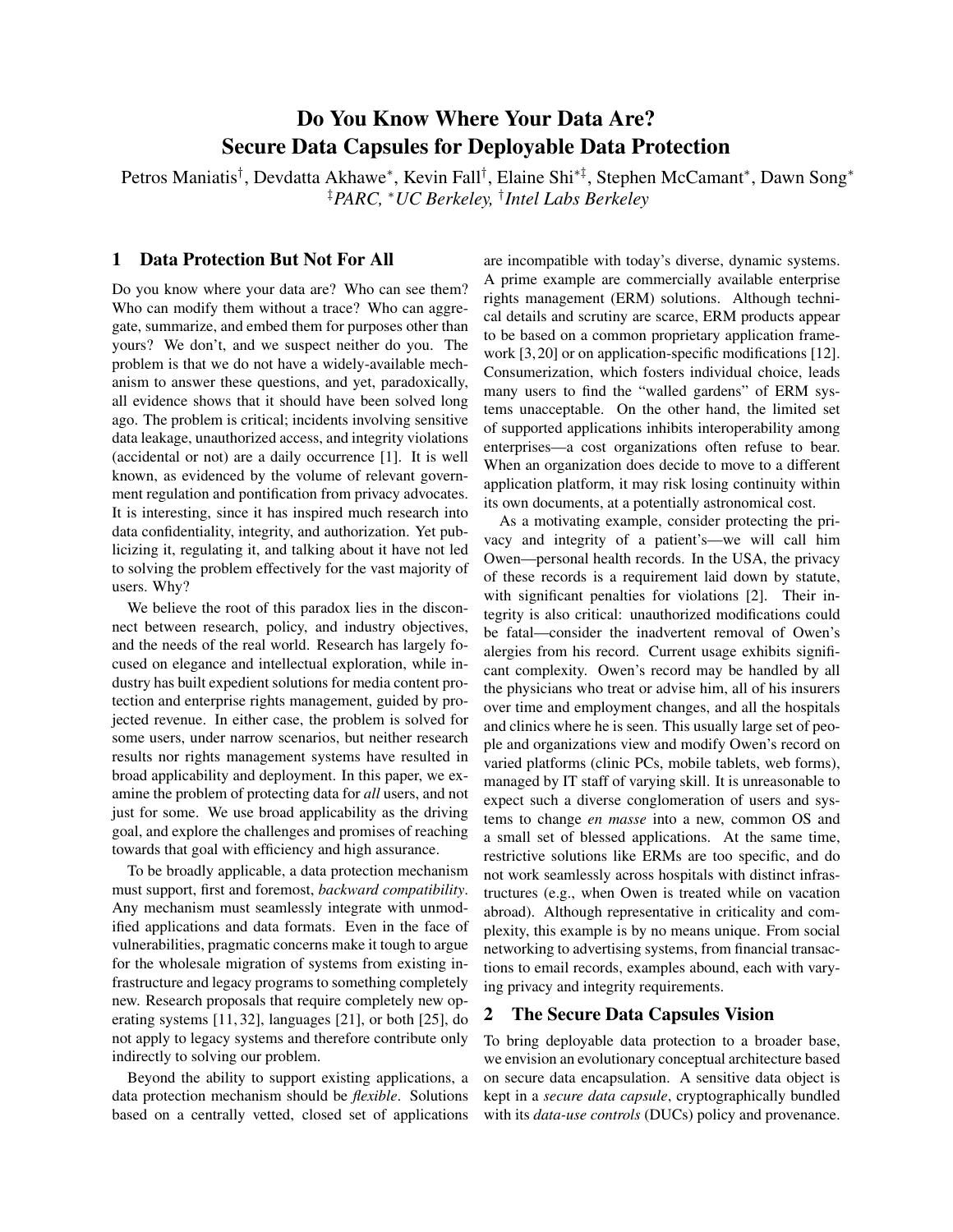Owen's health record, in our example, would be contained within a capsule with a DUC specifying "allow any doctor to view and Charlie to modify," among other restrictions, and provenance with entries like "Charlie appended a prescription on May 11th." DUCs may cover confidentiality, integrity, non-repudiation, logging, access control, etc. Maintaining integrity, with appropriate evidence, allows a user of a capsule to place trust in its veracity. Maintaining confidentiality affords the data owner or author an assurance of privacy.

It is a fundamental principle of our vision that, unless explicitly prohibited, any application may perform operations on a capsule, as long as those operations are assuredly compliant with policy and appropriately recorded in provenance. Untrusted applications operate on capsules confined within a secure execution environment, which tracks sensitive information flows and enforces policy upon externalization from the application. In our example, anyone would be able to use any application on Owen's record. However, when trying to write to a file or send over the network, only modifications by Charlie would be allowed (and recorded in provenance); the secure execution environment would reject all modifications by others on Owen's health record. What is more, this restriction would apply not only to the original record file, but also to any data object derived from Owen's recordsay if Charlie copied an MRI image from Owen's record to a new image file; if allowed, the derivative data object would also be encapsulated with the same data-use controls as Owen's record.

Our threat model consists of untrusted OSes and applications operating on capsules. We consider an adversarial Charlie, human or organization, but limit his sophistication. We wish to prevent him from accidentally, intentionally, or unknowingly violating policy or evading provenance. We are not concerned here with fixing the "analog hole" (where Charlie takes a photograph of protected capsule contents from the screen and types them in anew), or closing all possible covert channels that might leak information. Those are important considerations, but they require social as well as technical assistance.

Although this conceptual architecture reaches the practicality goal by definition, the challenge of achieving that goal with efficiency (no more than 2x slowdown of applications) and high assurance (a Trusted Computing Base orders of magnitude smaller than commodity OSes) entails a number of research questions, and opportunities. In what follows, we define practical data protection and substantiate gaps in current theory and practice.

## 3 Why Is It Unsolved?

We now briefly address why prior research efforts have not achieved practicality, efficiency and high assurance.

Practicality is not satisfied by systems that have no

legacy support. Systems such as Asbestos and HiStar [11, 32] aim for a small TCB but offer new system interfaces and require applications to be rewritten. A hybrid system such as Flume [17], which provides standard OS abstractions for an Asbestos-like kernel, is more practical, but suffers from a large TCB—including the entire Linux kernel—reducing assurance. Similarly, approaches that require new languages [21] or recompilation from source with annotations [31] imply universal application porting, an uncommon and error-prone process. Finally, commercial ERM systems that require per-application modifications or a single proprietary framework fail on interoperability and openness grounds, and are proprietary so offer few opportunities to assess assurance.

Our high-assurance goal is most helped by approaches that minimize the TCB, most notably by removing from it the OS and application, primarily via virtualization. TrustVisor [19] has a very small TCB, but still requires trusted pieces of application logic to register themselves via hypercalls. Proxos [27] proxies sensitive system calls to a stub OS, but requires non-trivial application porting. Overshadow [7] extends a VMM to present an encrypted and integrity-protected version of an application's memory to the OS without application modifications, but requires application trust. While closer, these approaches still do not achieve our practicality goal.

Bringing together practicality and a small TCB, approaches that use dynamic information-flow tracking to precisely protect sensitive data and their derivatives, while trusting only a small information-flow tracker, seem to be the closest to our goals, in principle. In practice, most information-flow tracking solutions that require no application modifications are inefficient. Overhead reductions have been achieved by systems like Neon [33], which uses on-demand emulation of tainted instructions to track finegrained information flow for multiple principals' sensitive data across applications and kernel. PIFT [13] further reduces overhead by tracking information flow asynchronously. Unfortunately, these tools dynamically analyze the whole image of a virtual machine (kernel and user space), which leads to significant loss in precision and safety due to kernel complexity [26]. What is more, to improve efficiency, they must trust applications somewhat (e.g., not to leak information via control flows).

## 4 A Conceptual Architecture

Our constraints of practicality, efficiency and high assurance induce a number of properties on *any* solution.

First, dealing with arbitrary legacy binaries entails reference monitor-like isolation mechanisms; redesign or recompilation are inapplicable. Secondly, efficient support for applications handling sensitive and insensitive data in complex variegated flows necessitates information flow tracking. The inclusion of OSes and commodity appli-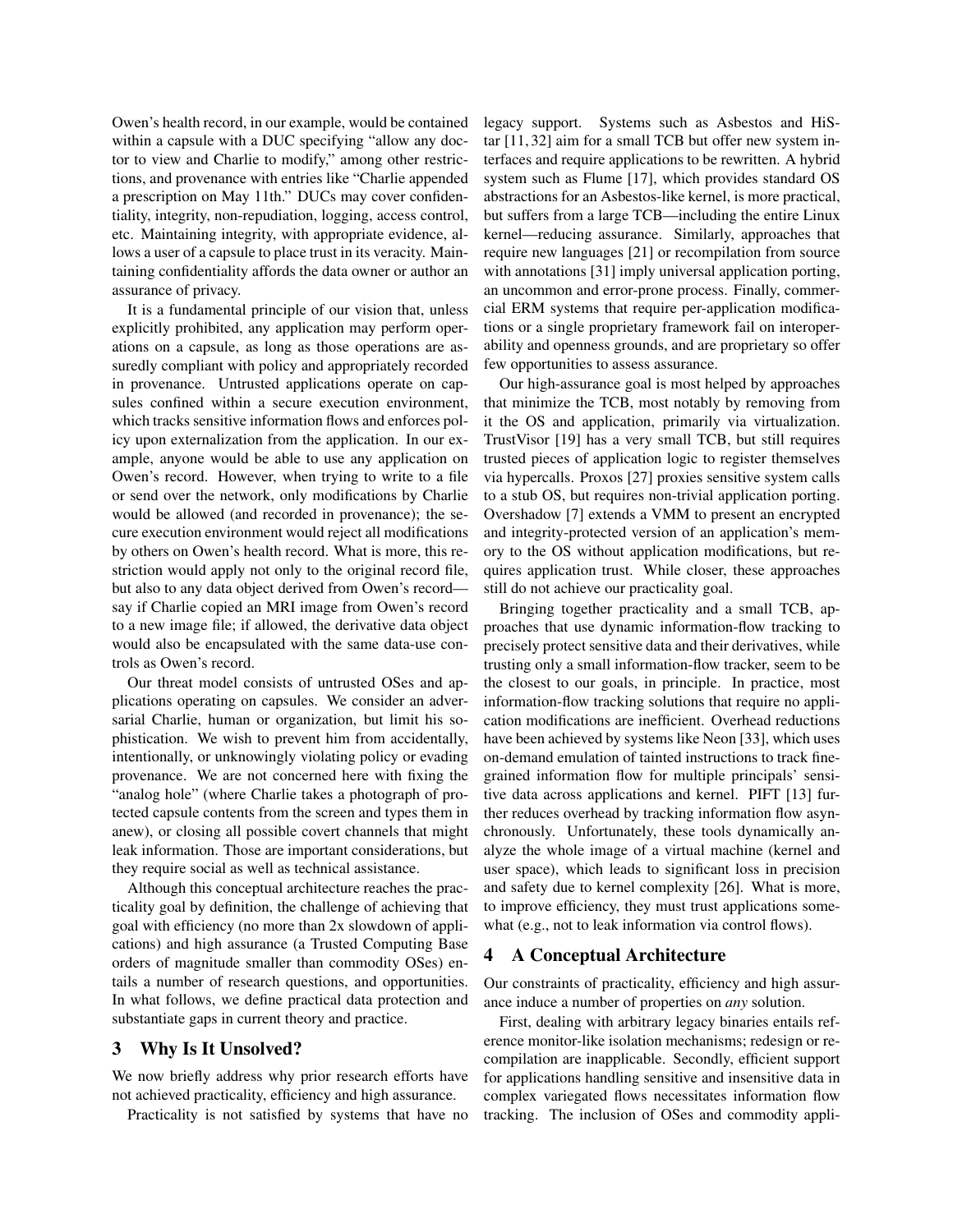

Figure 1: Conceptual architecture. Gray borders demarcate trusted components. Diagonal borders mark capsule boundaries enforced cryptographically. Thick arrows are secure channels.

cations into the TCB is incompatible with our high assurance goal. In their absence, validation of components like the reference monitor and flow tracker will require mechanisms like remote attestation and authentication, preferably with a hardware root of trust. Fourth, cryptographic protection of confidentiality and integrity of stored data is necessary to exclude systems that only traffic data (e.g., networks, storage) from the TCB. Finally, since cryptography among distinct parties will be employed, a trusted, isolated component that deals with credentials, authentication, and key-material storage is required, which we call the *Authentication Manager* (AM).

The above constraints naturally lead to the conceptual architecture in Figure 1. The data unit in this architecture is the secure data capsule, a container comprising a data object, its DUC, and its history. The capsule is cryptographically protected for confidentiality and integrity.

Systems manipulate capsules via three trusted logical components. Besides the AM mentioned above, the *Capsule Manager* (CM) deals with making policy decisions and accordingly releasing clear-text data objects to the application and re-packaging outgoing data. The Secure Execution Environment (SEE) is the reference monitor and information flow tracker that performs a controlled execution of untrusted applications. It interposes on system calls, and interacts with the user via a trusted I/O channel. Outside the TCB are the OS, user (Charlie), and application. Recall that our threat model treats Charlie as a sink, as we place the "analog hole" problem out of scope.

Continuing with our example, if Charlie (Owen's doctor) wants to access Owen's health records, he launches the application of his choice in a SEE. The SEE authenticates Charile (via the AM) and starts execution. It traps any attempt by the application to read a capsule and transparently queries the CM for authorization. The CM evaluates the capsule's DUC against Charlie's credentials, and if the read is permitted, decapsulates the object and provides it to the SEE over a secure channel. Execution can then proceed as normal inside the SEE. A similar protocol is followed for other actions (e.g., writes).

Ensuring confidentiality requires the SEE to track flow of sensitive information to any externalization point (e.g., disk writes, network output). The SEE must send any sensitive data (or their derivatives) to the CM before externalization. The CM subjects them to the originating capsule's policy, and can even default to a restrictive policy. For example, a sensible default would be for the CM to compute a new policy from the DUCs of all sensitive inputs to the application, update the history based on the tracked operations and return a new capsule to the SEE to complete the externalization. In our example, that would mean composing both Owen's and Pam's (another patient) policies on a report Charlie puts together from their records.

The broad architecture outlined above achieves practicality. The TCB can be implemented in commodity OSes and support arbitrary applications. It leaves, however, a number of design and implementation challenges open, particularly given our goals of efficiency and assurability. We explore challenges, and articulate promising research directions in the next section.

# 5 Challenges and Agenda

We present the major challenges and questions elicited by our architecture, and directions we plan to explore.

## 5.1 Efficient Information Flow Tracking

The most significant challenge implied by the conceptual architecture is how to perform the tracking task of the SEE at a fine granularity yet with high performance. Finegrained information flow tracking has a poor performance track record, but we anticipate opportunities for significant overhead reductions along several fronts. Achieving them without compromising correctness and assurance is a challenging research direction.

Restriction. Limiting information flow analysis to a part of the running system can improve performance by reducing taint-spread and tracking overhead. For example, information flow tracking can be restricted to only user space if we can ensure that the kernel can never read sensitive data (e.g., via a security visor [7]). Tracking can be restricted further within the application, if one can isolate application pieces that touch sensitive data (where flow tracking is needed) from those that do not (where tracking is unnecessary). As with all isolation, this compartmentalization might increase communication overheads across application compartments. *Question 1: Is it possible to automatically and efficiently identify pieces of an application binary for which tracking is unnecessary? Question 2: Is it possible to, dynamically*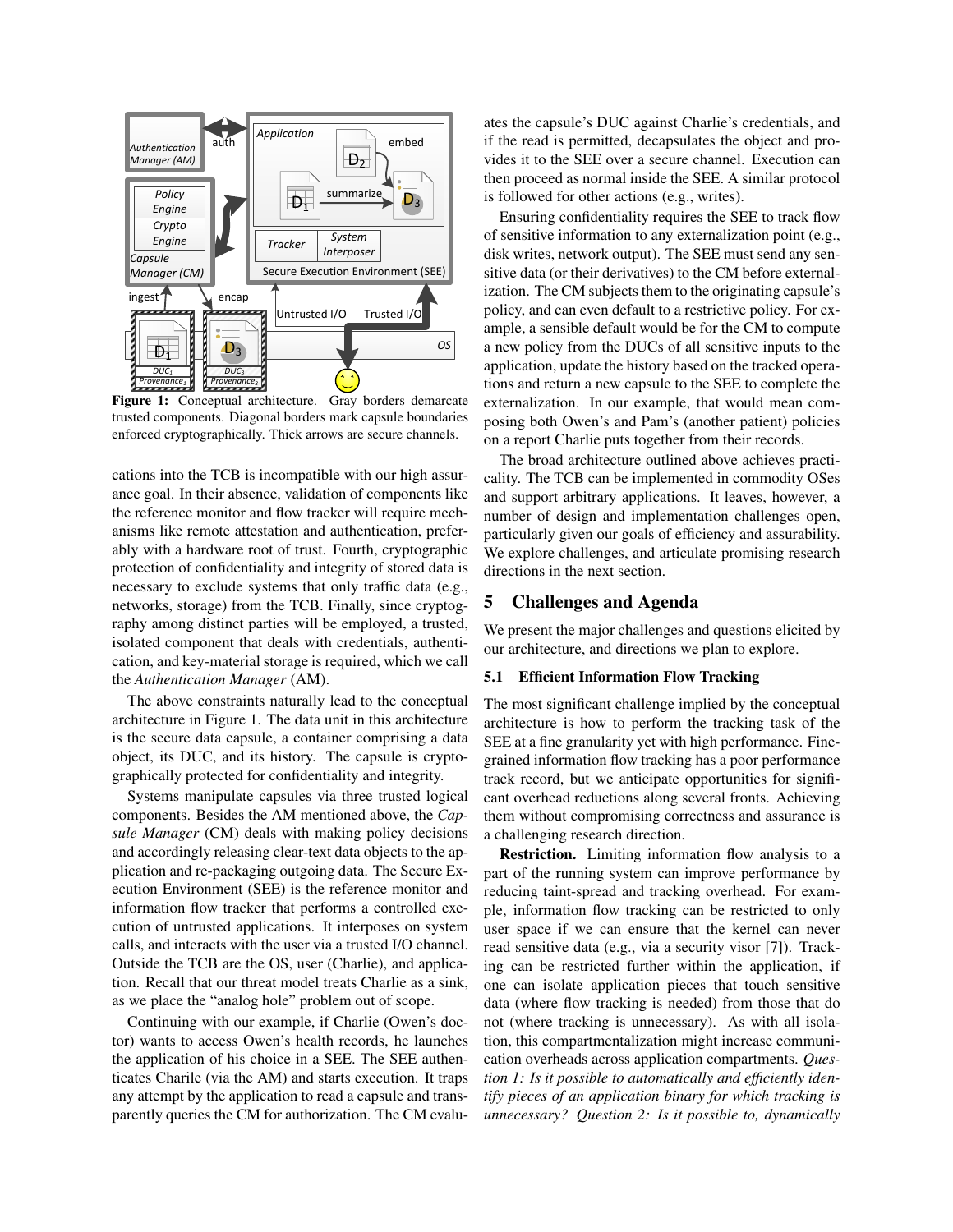*or statically, optimize the overhead of this partitioning?*

Granularity. A related opportunity comes with granularity adjustment. Several proposals have shown the (relative) performance benefits of dynamically switching the tracking granularity from page-level to bytelevel [13, 14, 33], or even to module-level. As above, it would be interesting to partition an application into components that benefit from tracking at different granularities. As tracking granularity only affects performance, not safety, this can even be a dynamic, adaptive process over the course of execution. Furthermore, the choice of granularity might be decided by the intrinsic structure of an application's information flow graph. Applications consisting of components shared across principals, leading to a "high-mixing" information flow graph, might necessitate finer granularity. *Question 3: Can an application binary be automatically partitioned into components tracked at different granularities so as to balance the cost of "overprotection" with the overhead of precise tracking? Question 4: Can the information flow graph of an application be characterized in a concise manner sufficient for modeling the cost of tracking granularity?*

Asynchrony. Benefits of asynchronously tracking information flow have been demonstrated for both hardware [6, 16] and software [13] systems. The idea is to buffer a trace of the instructions executed as well as their inputs and outputs, and perform the analysis of that trace at a later time, before a policy enforcement decision must be taken (e.g., at system calls). The performance benefit comes from reduction in contention (e.g., of the cache) between the application and the tracking instructions. A natural question is whether this duality between tracing and tracking can be stretched, e.g., deferring the tracking computation on a trace until a capsule is about to be read, possibly at a different machine. This may be useful for expensive analyses [4, 18]. *Question 5: Can the computation-storage trade-off between eager and lazy information flow tracking be harnessed for good?*

Hardware. Direct hardware support and optimizations have been shown, for some research architectures, to improve overall performance significantly [6,8,16,28]. Pragmatic questions remain however. *Question 6: Is hardware acceleration for information flow tracking relevant to modern hardware architectures?* Three factors appear encouraging. First, off-loading flow tracking support to a co-processor [16] may avoid main CPU modifications. Second, some popular architectures already contain considerable structures for tracking data and control dependencies [15, 22]. Use of these may limit the degree of hardware modifications required for implementing flow tracking. Third, hybrid designs of popular architectures, such as Transmeta's Crusoe, use binary emulation in firmware [9], a natural place "close to the metal" to provide information flow tracking with amortized overheads.

#### 5.2 Effective Isolation

It is essential that trusted components maintain their integrity and confidentiality despite user or OS tampering. Prior isolation mechanisms [5, 24, 27, 29] mostly treat an entire virtual machine as the unit of isolation, which is coarser than our problem definition requires. In principle, per-application VMs might be an acceptable compromise [23, 24], but would require the SEE to "touch" OS instructions, which appears to be expensive and unnecessary. There is no need for an OS to know the contents of an application's memory pages. It appears that cryptography-based memory-masking techniques e.g., Overshadow's does not even require application modifications—are the most promising, but have only been shown for standard VMMs with significant code size. *Question 7: Is fine-granularity, efficient, small-TCB isolation possible?* We see two opportunities. First, we require significantly less functionality than a generalpurpose VMM: only a single guest, which means no need for optimized VM switches, inter-VM communication, memory deduplication, etc. Removing application trust from small security visors [19] might prove sufficient. Second, extending existing virtualization support in hardware to deal with threads or thread pieces, rather than VMs is plausible. Isolation is usually implemented with *hardware range registers* guarding page ranges, which should be extensible to finer-granularity ring-3 functionality. Some public announcements from microprocessor manufacturers seem to foreshadow efficient, fine-granularity, hardware-enforced isolation [30].

## 5.3 Protecting The Sum of Many (Protected) Parts

Many important computations, especially in web services, analyze myriad inputs, possibly from distinct users' capsules. While in theory the output of such massive computations over large data sets reveals little of the input information, enforcing data owners' DUCs effectively is challenging and insufficiently defined.

A common proposed solution is differential privacy [10], in which, conceptually, a query engine takes a data capsule and adds appropriate noise to the output of a computation on those contents. Since data may come from different owners, with possibly different privacy requirements, one challenge is how to manage and optimize for potentially heterogenous privacy budgets. *Question 8: How can we manage and reconcile different users' privacy requirements in a common computation?* One promising idea is to manage or auction the privacy budget as a form of resource. Another idea is to exploit the fact that many real-world databases are constantly evolving, and queries tend to focus on the latest trends. In these settings, we can periodically time out stale data, and always use the latest data in queries. This potentially bounds the number of queries on each data item, and thereby avoids